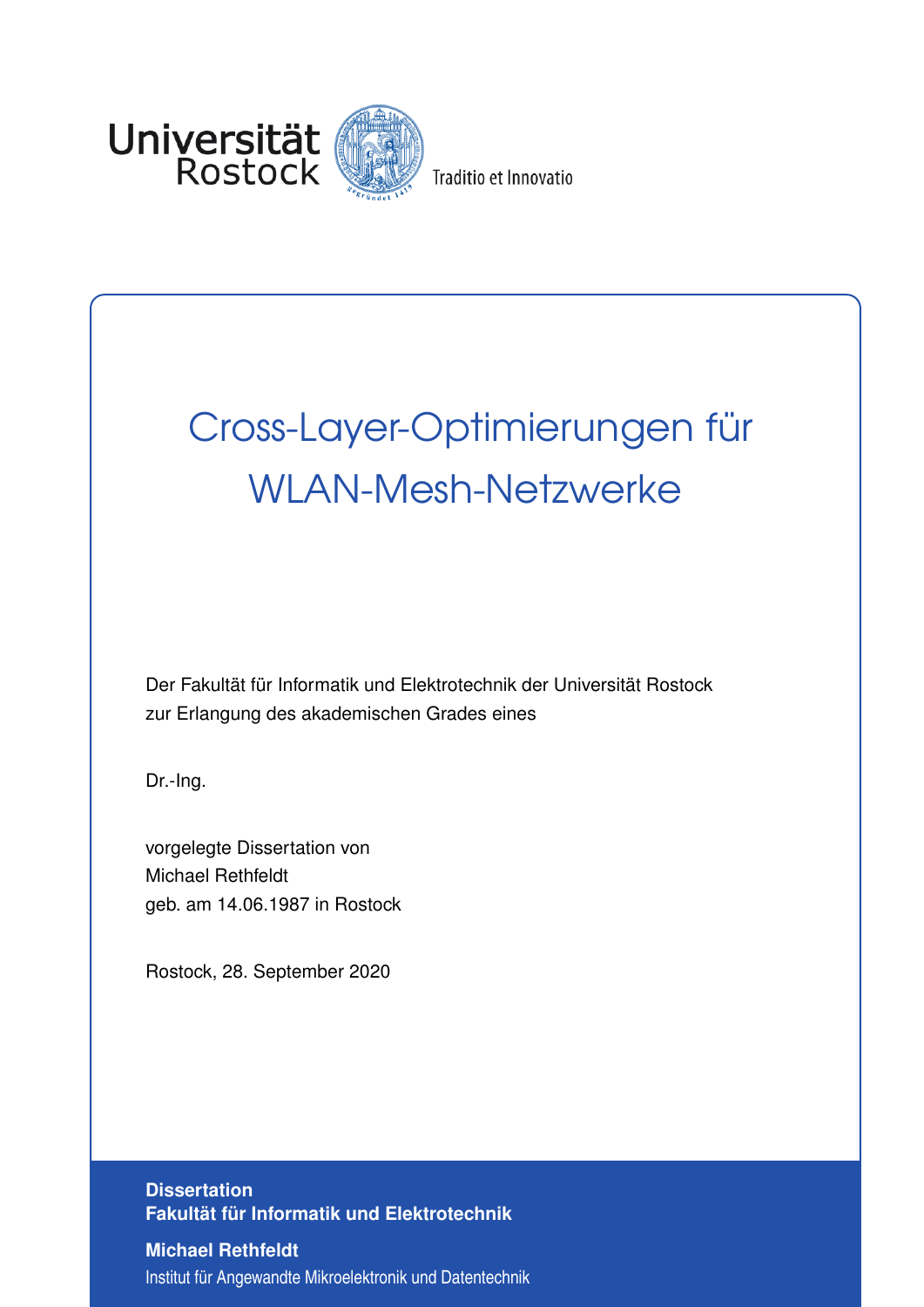## Kurzreferat

Mesh-Netzwerke auf Basis der WLAN-Technologie (Wireless Local Area Network) bieten im Vergleich zu herkömmlichen, zentralisierten WLAN-Installationen eine erhöhte Flexibilität und Ausfallsicherheit. Durch die Fähigkeit der Spontanvernetzung und Datenweiterleitung über mehrere Zwischenstationen ermöglichen sie eine robuste und kostengünstige Abdeckung großer Areale, z.B. in Form von Zugangsnetzen, Backbones oder Service-Infrastruktur in Smart-City-Szenarien.

Der Trend hin zu proprietären, zueinander inkompatiblen Mesh-Lösungen behindert jedoch derzeit ihren praktischen Einsatz im großen Maßstab. Für den Langzeitbetrieb komplexer Mesh-Installationen ist eine flexible Austauschbarkeit von Geräten und somit die Überwindung der Herstellerbindung zwingend erforderlich. Eine logische Konsequenz ist die Etablierung von Standardtechnologien, die Kompatibilität bereits auf tiefster Ebene garantieren.

Die WLAN-Standarderweiterung IEEE 802.11s integriert erstmals Mesh-Funktionalität direkt in die WLAN-Sicherungsschicht (MAC Layer) und liefert damit eine vielversprechende Basis für interoperable Mesh-Lösungen. Oberhalb der standardisierten Grundfunktionen existieren jedoch zahlreiche Anforderungen und Problemstellungen im Hinblick auf die skalierbare Orchestrierung und Verwaltung des Netzwerks sowie die effiziente Nutzung der Kommunikationsressourcen durch übergeordnete Protokolle und Anwendungen, die durch IEEE 802.11s nicht behandelt werden.

Gegenstand dieser Arbeit ist es, das Verhalten von IEEE-802.11s-Mesh-Netzwerken in der Praxis zu untersuchen und Strategien und Lösungen zu entwickeln, durch die einerseits die Administrierbarkeit und Skalierbarkeit komplexer Mesh-Backbones erhöht werden und andererseits verteilte Anwendungen die darunter liegende Netzwerkstruktur gezielt berücksichtigen können, um das vorhandene Datendurchsatzpotential effizient zu nutzen. Übergeordnetes Ziel ist der Entwurf standardkonformer Lösungen, welche die durch IEEE 802.11s bereitgestellten Mechanismen integrieren und somit keine Abhängigkeiten von Spezial-Hardware oder proprietären Mesh-Protokollen aufweisen.

Dazu werden in dieser Forschungsarbeit zwei dezentrale Cross-Layer-Ansätze entwickelt, die Verbindungsinformationen der WLAN-Sicherungsschicht auch auf der Anwendungsschicht berücksichtigen. Dort werden diese genutzt, um Kommunikationsentscheidungen zu optimieren und die Netzwerkstruktur durch Partitionierung und Kanalselektion über vorhandene Konfigurationsschnittstellen geeignet anzupassen. Die Lösungen werden prototypisch implementiert und in einer realen Testumgebung untersucht, die im Rahmen der Arbeit entwickelt wurde. Diese erlaubt es durch einen Miniaturisierungsansatz, Mesh-Szenarien der Fläche von mehr als 300.000 *m* 2 auch im Labormaßstab abzubilden. Die Ergebnisse der Arbeit belegen die Praktikabilität und Wirksamkeit der Ansätze, welche eine nennenswerte Steigerung der Kommunikationseffizienz erzielen, ohne dabei Änderungen an den IEEE-802.11s-Standardmechanismen vorzunehmen.